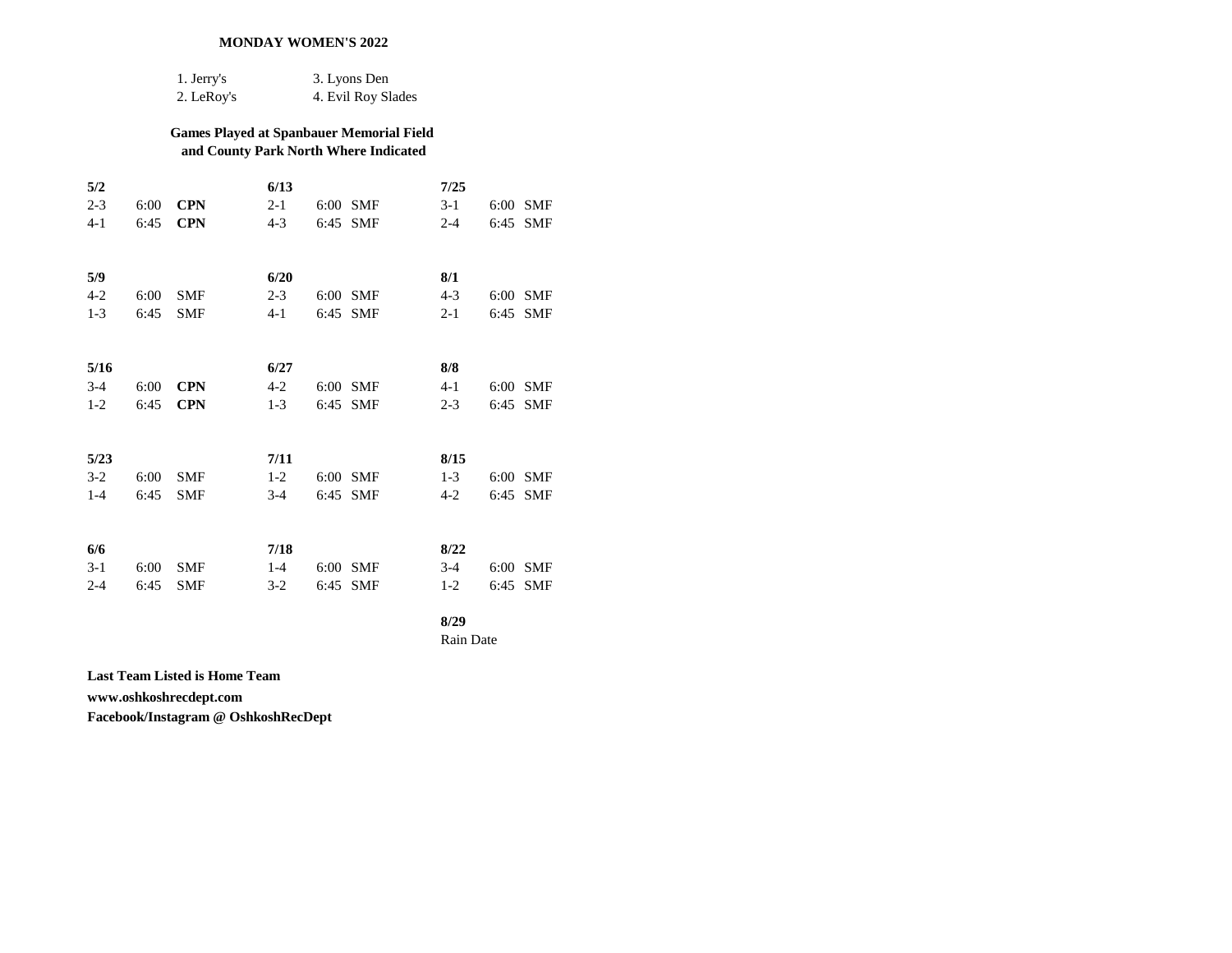#### **WEDNESDAY REETZ SOUTH/COUNTY PARK NORTH 2022**

| 1 The Hill     | 6 Evil Roy Slades                   |
|----------------|-------------------------------------|
| 2 Terry's      | 7 The Fountain                      |
| 3 Players      | 8 SNC Manufacturing                 |
| 4 Oblio's      | 9 Fifth Ward Brewing Company        |
| 5 Turtle Suits | 10 Associated Appraisal Consultants |

## **Games Played at Reetz South and County Park North**

| 5/4      |      |            | 6/8      |      |               | 7/13     |                |                      |
|----------|------|------------|----------|------|---------------|----------|----------------|----------------------|
| $1 - 10$ | 6:00 | <b>RS</b>  | $7 - 3$  | 6:00 | <b>RS</b>     | $2 - 8$  | 6:00           | <b>RS</b>            |
| $2-9$    | 6:45 | <b>RS</b>  | $4 - 6$  | 6:45 | <b>RS</b>     | $10-9$   | 6:45           | <b>RS</b>            |
| $3 - 8$  | 7:30 | <b>RS</b>  | $5 - 1$  | 7:30 | <b>RS</b>     | $3 - 7$  | 7:30           | <b>RS</b>            |
| $4 - 7$  | 6:00 | <b>CPN</b> | $9-10$   | 6:00 | <b>CPN</b>    | $6 - 4$  | 6:00           | <b>CPN</b>           |
| $6 - 5$  | 6:45 | <b>CPN</b> | $8 - 2$  | 6:45 | <b>CPN</b>    | $1 - 5$  | 6:45           | <b>CPN</b>           |
| 5/11     |      |            | 6/15     |      |               | 7/20     |                |                      |
| $4 - 5$  | 6:00 | <b>RS</b>  | $1-4$    | 6:00 | $\mathbf{RS}$ | $6 - 3$  | 6:00           | RS                   |
| $10 - 8$ | 6:45 | RS         | $5 - 3$  | 6:45 | RS            | $1-9$    | 6:45           | RS                   |
| $2 - 7$  | 7:30 | <b>RS</b>  | $6 - 2$  | 7:30 | <b>RS</b>     | $5 - 4$  | 7:30           | <b>RS</b>            |
| $3 - 6$  | 6:00 | <b>CPN</b> | $8-9$    | 6:00 | <b>CPN</b>    | $8 - 10$ | 6:00           | <b>CPN</b>           |
| $9-1$    | 6:45 | <b>CPN</b> | $7 - 10$ | 6:45 | <b>CPN</b>    | $7 - 2$  | 6:45           | <b>CPN</b>           |
| 5/18     |      |            | 6/22     |      |               | 7/27     |                |                      |
| $7 - 9$  | 6:00 | <b>RS</b>  | $6-9$    | 6:00 | <b>RS</b>     | $2 - 6$  | 6:00           | <b>RS</b>            |
| $3-4$    | 6:45 | RS         | $5 - 10$ | 6:45 | <b>RS</b>     | $9 - 8$  | 6:45           | RS                   |
| $6 - 10$ | 7:30 | RS         | $3 - 1$  | 7:30 | RS            | $10-7$   | 7:30           | RS                   |
| $1 - 8$  | 6:00 | <b>CPN</b> | $4 - 2$  | 6:00 | <b>CPN</b>    | $3 - 5$  | 6:00           | <b>CPN</b>           |
| $2 - 5$  | 6:45 | <b>CPN</b> | $7 - 8$  | 6:45 | <b>CPN</b>    | $4 - 1$  | 6:45           | <b>CPN</b>           |
| 5/25     |      |            | 6/29     |      |               | 8/3      |                |                      |
| $8 - 6$  | 6:00 | <b>RS</b>  | $5 - 8$  | 6:00 | <b>RS</b>     | $7 - 4$  | 6:00           | <b>RS</b>            |
| $1 - 7$  | 6:45 | <b>RS</b>  | $7-6$    | 6:45 | <b>RS</b>     | $8-3$    | 6:45           | <b>RS</b>            |
| $9 - 5$  | 7:30 | <b>RS</b>  | $4-9$    | 7:30 | <b>RS</b>     | $10-1$   | 7:30           | <b>RS</b>            |
| $3 - 2$  | 6:00 | <b>CPN</b> | $2 - 1$  | 6:00 | <b>CPN</b>    | $9 - 2$  | 6:00           | <b>CPN</b>           |
| $4 - 10$ | 6:45 | <b>CPN</b> | $10-3$   | 6:45 | <b>CPN</b>    | $5 - 6$  | 6:45           | <b>CPN</b>           |
| 6/1      |      |            | 7/6      |      |               |          | 8/10 Rain Date |                      |
| $10 - 2$ | 6:00 | <b>RS</b>  | $1 - 3$  | 6:00 | <b>RS</b>     |          |                |                      |
| $6 - 1$  | 6:45 | <b>RS</b>  | $2 - 4$  | 6:45 | <b>RS</b>     |          | 8/17 Rain Date |                      |
| $8 - 4$  | 7:30 | <b>RS</b>  | $8 - 7$  | 7:30 | <b>RS</b>     |          |                |                      |
| $5 - 7$  | 6:00 | <b>CPN</b> | $10-5$   | 6:00 | <b>CPN</b>    |          |                | 8/31 City Tournament |
| $9 - 3$  | 6:45 | <b>CPN</b> | $9 - 6$  | 6:45 | <b>CPN</b>    |          |                |                      |

**Last Team Listed is Home Team www.oshkoshrecdept.com Facebook/Instagram @ OshkoshRecDept**